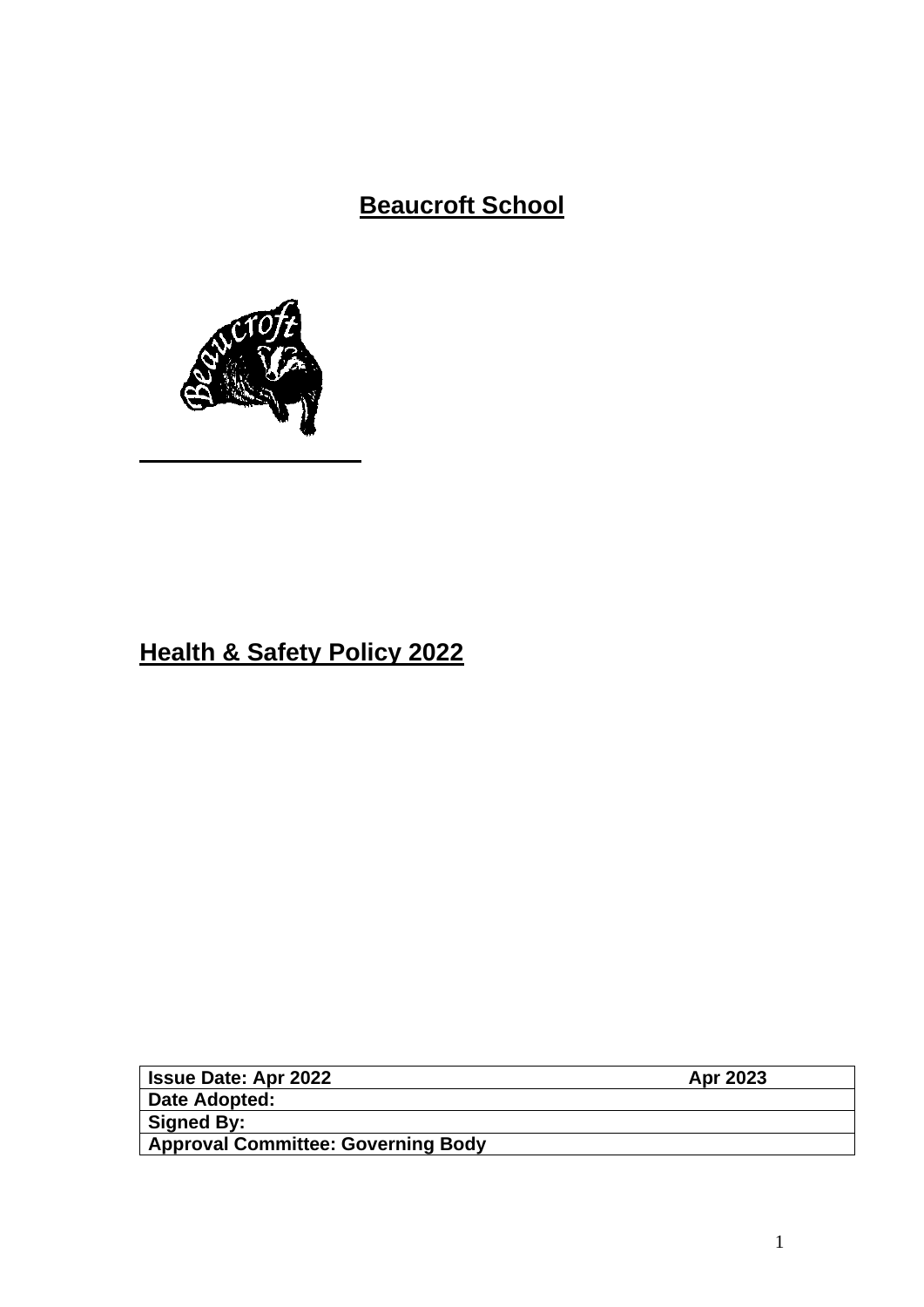

### **Health and Safety Policy for Beaucroft School**

**Adopted date: 1.04.21 Signature of Co-Headteacher: Signature of Governing body:**

**Next review date: 1.04.22**

# **Statement of Intent**

Beaucroft School recognises its legal and moral responsibilities to persons who may be adversely affected by school activities.

The Law

Health and safety in schools is governed by legislation and associated regulations, which are enforced by the Health and Safety Executive (HSE).

In **community schools, community special schools and voluntary controlled schools** statutory health and safety responsibilities fall on the LA (as the employer) and on the Co-Headteachers and other school staff (as employees).

As the management body, **the Governing body** must ensure that school staff and premises comply with the LA's health and safety policies and practices (e.g. reporting accidents, first aid provision), and:

- Develop and regularly update a health and safety policy and advise employees of it;
- Have a critical incident/emergency contingency plan;
- Ensure, **so far as reasonably practicable,** the health, safety, and wellbeing of teachers and other education staff; the health and safety of pupils in school and on off-site visits; and the health and safety of visitors to the school including volunteers involved in any school activity and contractors working on the school site;
- Assess the risk of all activities, both in school and off-site; introduce measures to manage the risks, and instruct employees about the risks and the measures to control them;
- Ensure that staff are competent and trained in their responsibilities (including written records of training); and are actively involved in health and safety;
- Take reasonable steps to make sure that the buildings, equipment and materials are safe and do not put the health of users and visitors at risk.

In practice, the governing body may delegate specific health and safety tasks to others at the school.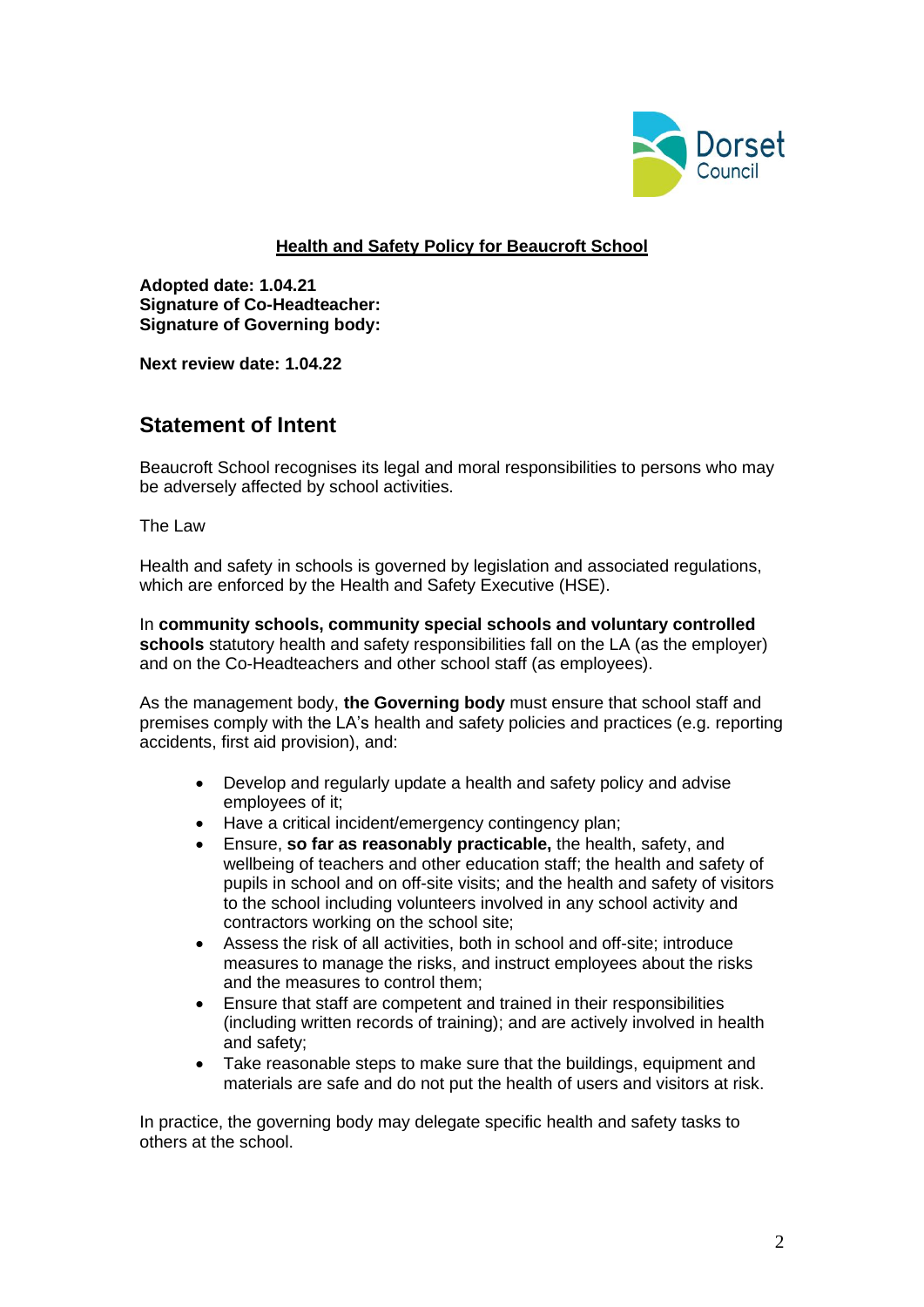The Governing body, and the co-headteachers, must comply with any direction given to them by the LA concerning health and safety of persons on the school's premises or taking part in any school activities elsewhere.

In **Foundation schools and voluntary aided school's** statutory health and safety responsibilities fall on the governing body (as the employer) and on the coheadteachers and staff (as employees).

The governing body, as the employer, has a duty (as required by The Management of Health and Safety at Work Regulations, 1999) to ensure all the above is in place and adhered to.

In practice, the governing body may delegate specific health and safety tasks to others at the school. **However, the governing body retains the ultimate responsibility no matter who carries out the tasks.**

# **Responsibilities**

It is recognised that individuals and groups of individuals have responsibilities for the health, safety and wellbeing in the school. The individuals and groups identified below are expected to have read and understood the school's policies and procedures for ensuring health, safety and wellbeing and to conduct their duties in accordance with them.

## **Governors**

The governors are responsible for ensuring that mechanisms and procedures are in place for health, safety and wellbeing. The governors will receive regular reports to enable them, in collaboration with the co-headteachers, to prioritise resources for health, safety and wellbeing issues.

The governors have appointed a Health and Safety Governor to receive information, monitor the implementation of policies, procedures and decisions and feedback to the governing body on health, safety and wellbeing issues.

#### **The governors of Beaucroft School will**

- Provide as far as reasonably practicable a safe and healthy environment for all persons who work at, attend or visit the school.
- Ensure, as far as reasonably practicable, the health and safety of pupils, staff and volunteers on off-site visits and activities.
- Endorse and support the safety policies of Dorset Council (DC), and to assist the Council to discharge those responsibilities, which it holds as an employer.
- Seek improvement to working conditions according to priorities within existing resources.
- Recognise their responsibilities when they make available premises or equipment for hire and will ensure that risks to the safety or health of hirers and other persons are adequately controlled as far as possible.
- Ensure that risk assessments are carried out within the school using DC risk assessment policy and forms and to ensure the assessments are reviewed at least annually.
- Encourage informal meetings and ensure time is made available in staff meetings where health and safety issues can be raised.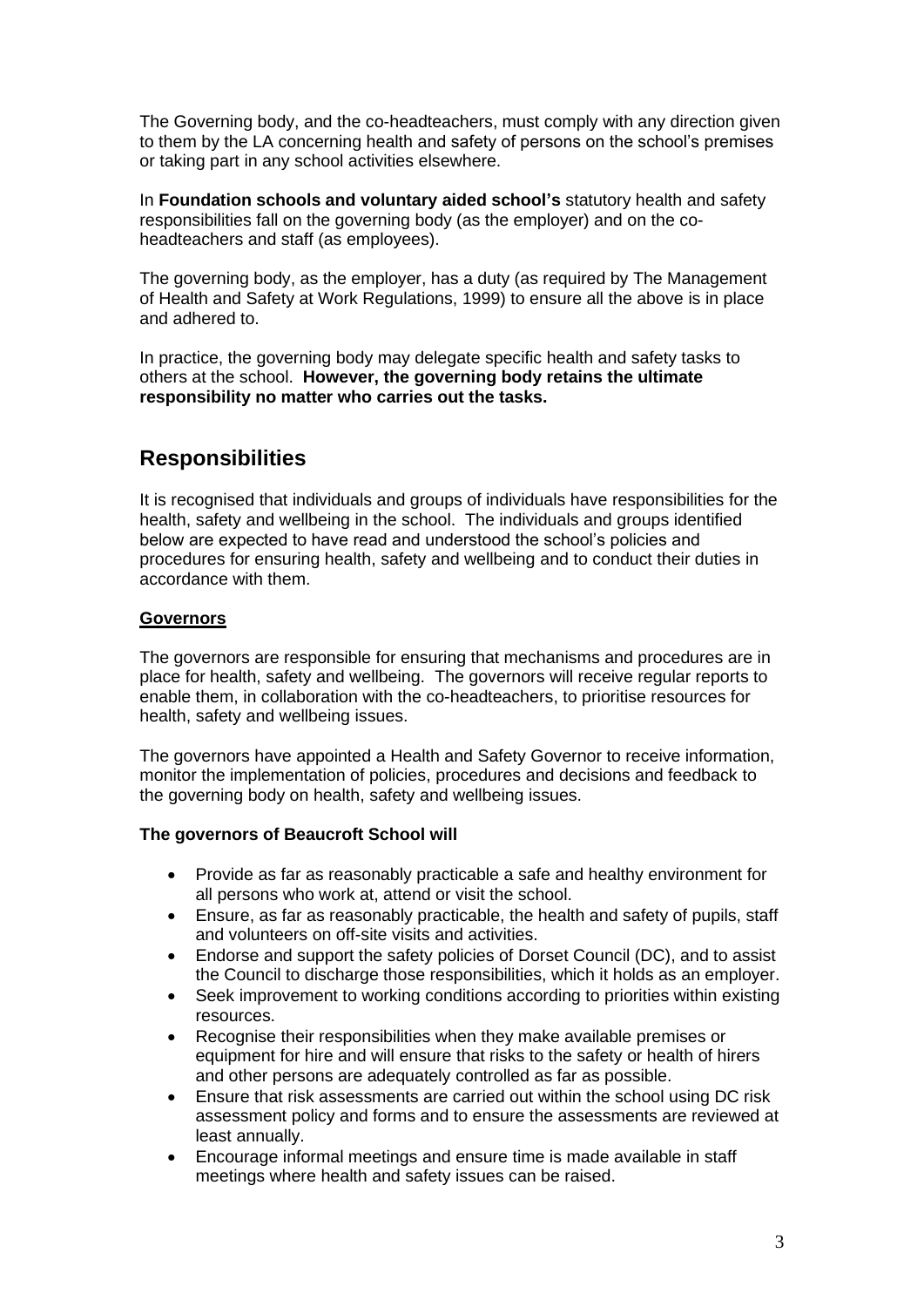- Ensure that staff can access training to ensure their competence for their task.
- Accept the duties they may hold as a client when they arrange for work through contractors or volunteers. Follow DC guidance for the selection of competent contractors and **will** seek assistance from the schools Property Surveyor or DC Property Management Division when necessary. Ensure that volunteers receive adequate instruction and supervision to work safely.
- Ensure all staff accidents, significant pupil accidents and third party accidents are reported to the DC Health and Safety Team in accordance with the DC accident reporting policy and procedure.
- Review on an annual basis, all accidents and incidents reported to identify trends.
- Consult with the school council and inform pupils of their responsibility for health and safety.
- Recognise the role of safety representatives appointed by recognised trade unions and co-operate with them so they may undertake their health and safety related functions, including reasonable paid time off for consultation, inspections and investigations.

## **Co-Headteachers**

The co-headteachers have responsibility for:-

- Day to day management of all health and safety matters in the school in accordance with the health and safety policy.
- Ensure regular workplace inspections are carried out.
- Nigel Launder, Site Manager, will complete the inspection each term.
- Submitting inspection reports to the governors.
- Ensuring action is taken on health, safety and wellbeing issues.
- Passing on information received on health and safety maters to appropriate people.
- Carrying out accident investigations.
- Chairing the school's health and safety committee.
- Identifying and facilitating staff training needs.
- Liaising with governors and/or the LEA on policy issues and ay problems in implementing the health and safety policy.
- Co-operating with and providing necessary facilities for trade union safety representatives.
- Providing necessary facilities for all employees to be consulted on health and safety matters.
- Where contracts are negotiated directly between the school and the contractor, the co-headteachers are also expected to monitor purchasing and contracting procedures, to ensure that the employer's health and safety policy is complied with.

The Site Manager is responsible for liaising with contractors undertaking major works and for ensuring that the risk due to having contractors on site is monitored and controlled.

The Site Manager is appointed with the authority of the co-headteachers to request action from the contractor where conditions are considered to be unsafe.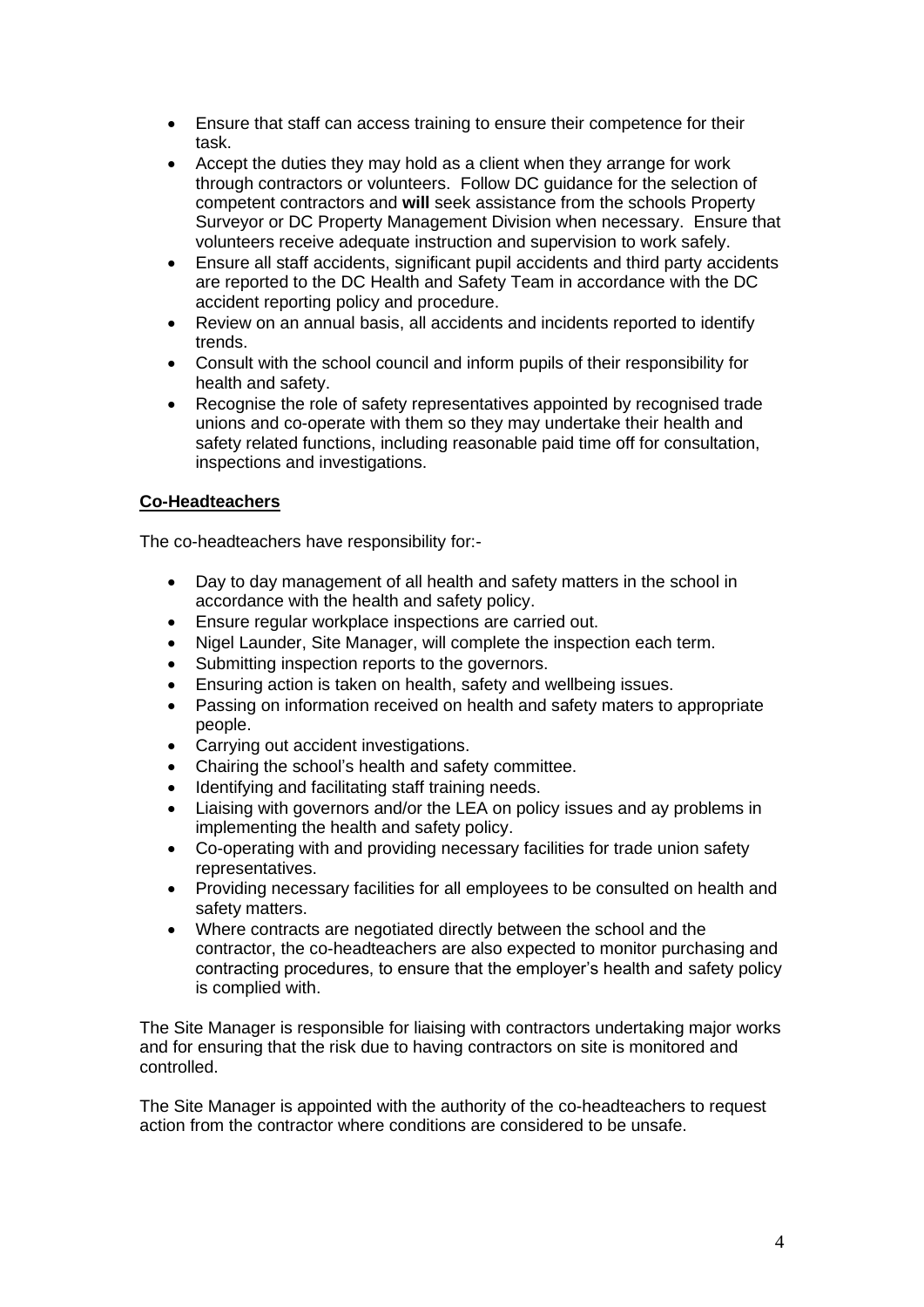Whilst the responsibility for the above cannot be delegated, the function of carrying out these tasks can be delegated to other members of staff (i.e. the schools safety co-ordinator / manager, site manager).

# **Staff with special responsibility**

The following staff have special responsibility: co-headteachers, site manager and team leaders.

These job holders will be responsible for:

- The local arrangements to ensure the effective control of risks within the specific areas under their control.
- The local arrangements for the purchase, inspection and maintenance of equipment and its specification.
- The coordination of the school's health and safety policy in their own department or area of work, directly responsible to the co-headteachers for the application of the health and safety procedures and arrangements.
- Establishing and maintaining safe working practices including arrangements for ensuring, as far as is reasonably practicable, the absence of risks to health and safety in connection with the use, handling, storage and transport of articles and substances, e.g. chemicals, hot water, sharp tools and machinery.
- Resolving health, safety and wellbeing problems referred to them by members of their staff or referring to the co-headteachers or line manager any problems they are unable to resolve within the resources available to them.
- Ensuring that risk assessments are carried out when necessary and reviewed, and on a regular basis within the overall programme for the school, on the activities and equipment for which they are responsible.
- Ensuring, as far as reasonably practicable, that sufficient information, instruction, training and supervision is provided to enable employees and pupils to avoid hazards and to contribute positively to their own health and safety.
- Obtain relevant advice and guidance on health and safety matters.

# **Employees**

All DC employees are directly responsible for:

- Taking reasonable care for the health safety of themselves and of other people who may be affected by their acts and / or omissions.
- Co-operating fully with their manager or responsible person on all matters relating to their health and safety at work.
- Not recklessly or intentionally interfering with, or misusing any equipment, safety devices etc. that have been provided in the interest of health and safety.
- Reporting promptly, in the first instance to their manager or responsible person, any accidents, injury, significant near miss, incident of violence and aggression or cases of work–related ill health.
- Report to the relevant manager, any defects, hazard, damage or unsafe practices or other items that could give rise to an unsafe place of work or cause injury or ill-health to others. Any defective equipment should be labelled to ensure other employees cannot use the item.
- Wearing any protective clothing or equipment and using any safety devices that have been provided for their health and safety while at work.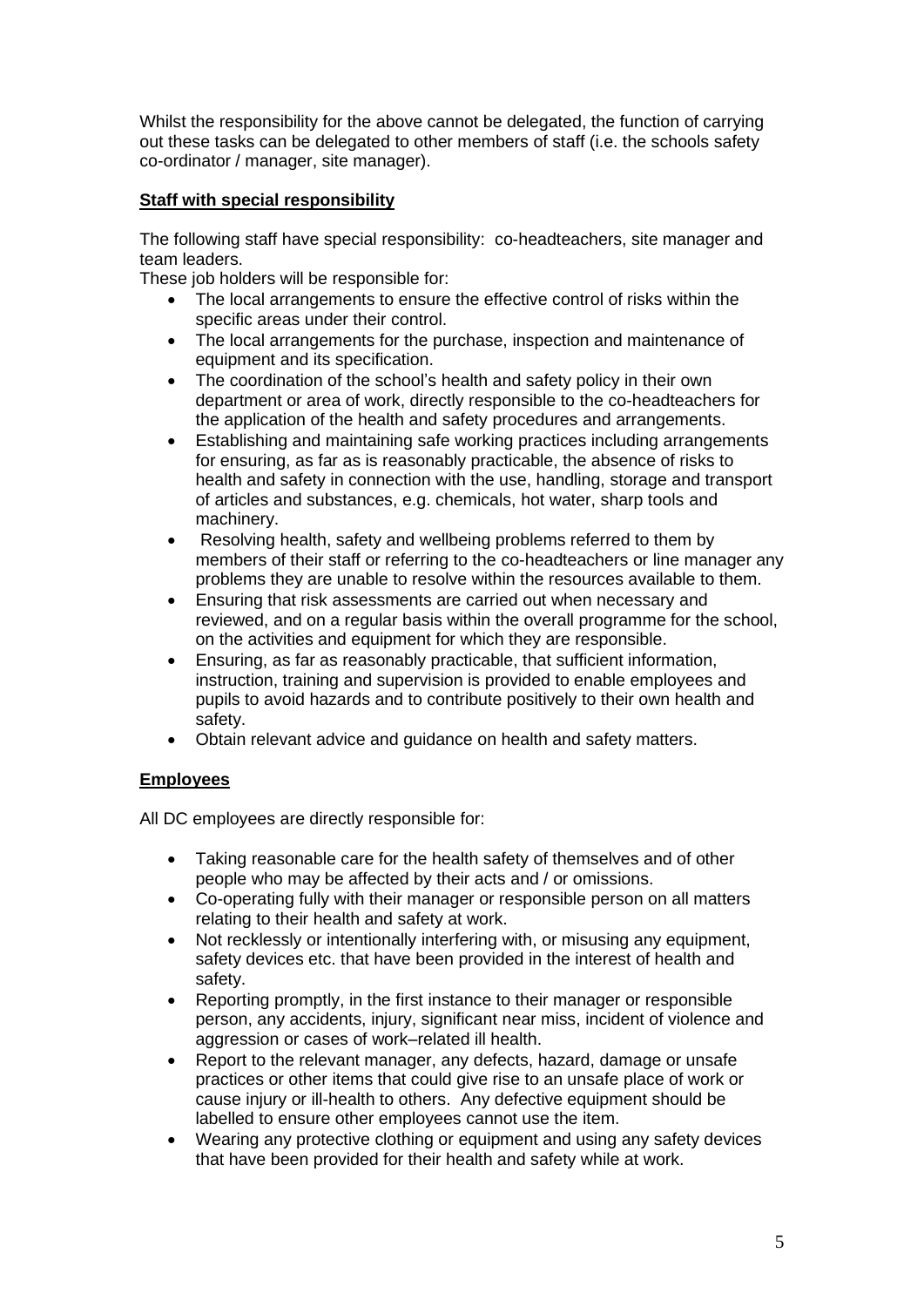- Observing safety rules, complying with codes of practice and health and safety policy and procedures, and adhering to safe working procedures at all times.
- Acquaint themselves with, and comply with, the procedure to follow in case of a fire or other emergency.
- Attending health and safety training as directed and undertaking their work activities in accordance with any health and safety training provided to them.

#### **Volunteers**

Volunteers (such as parent helpers etc.) have a responsibility to act in accordance with the school's policies and procedures for health and safety and to report any incident or defective equipment to a member of staff immediately.

Volunteers are also expected to act only under the supervision of a qualified member of staff.

#### **School health and safety representatives**

Safety representatives are appointed by recognised Trade Unions.

At present there are no safety representatives.

Under the requirements of the Safety Committee and Safety Representative Regulations 1977, where safety representatives are appointed they will be given adequate time and facilities to fulfil their functions.

#### **Contractors**

All contractors under school control will be appropriately selected and competent in terms of health and safety.

- Contractors must be made aware of and abide by the school's health and safety policy and not endanger pupils, staff or other visitors to the site.
- The Site Manager will be responsible for the co-ordination of the contractors' activities on site.
- The co-headteachers must ensure that any temporary rules, such as exclusion from parts of the premises, are known to all staff, pupils and visitors to the premises. This might be achieved by the posting of suitable notices by the co-headteachers, or by the contractor, in consultation with the coheadteachers. All contractors must report to the responsible person named above before any work takes place and prior to each working session. The responsible person should then inform the contractor of any conditions which may affect his safety and that of others.

#### **Visitors and other users of the premises**

Where the facilities are shared, ensure that there are suitable and sufficient arrangements for communicating and co-ordinating health, safety and security policies and procedures with other occupiers, e.g. youth service, leisure centre, catering and cleaning contractors and outside staff based in schools.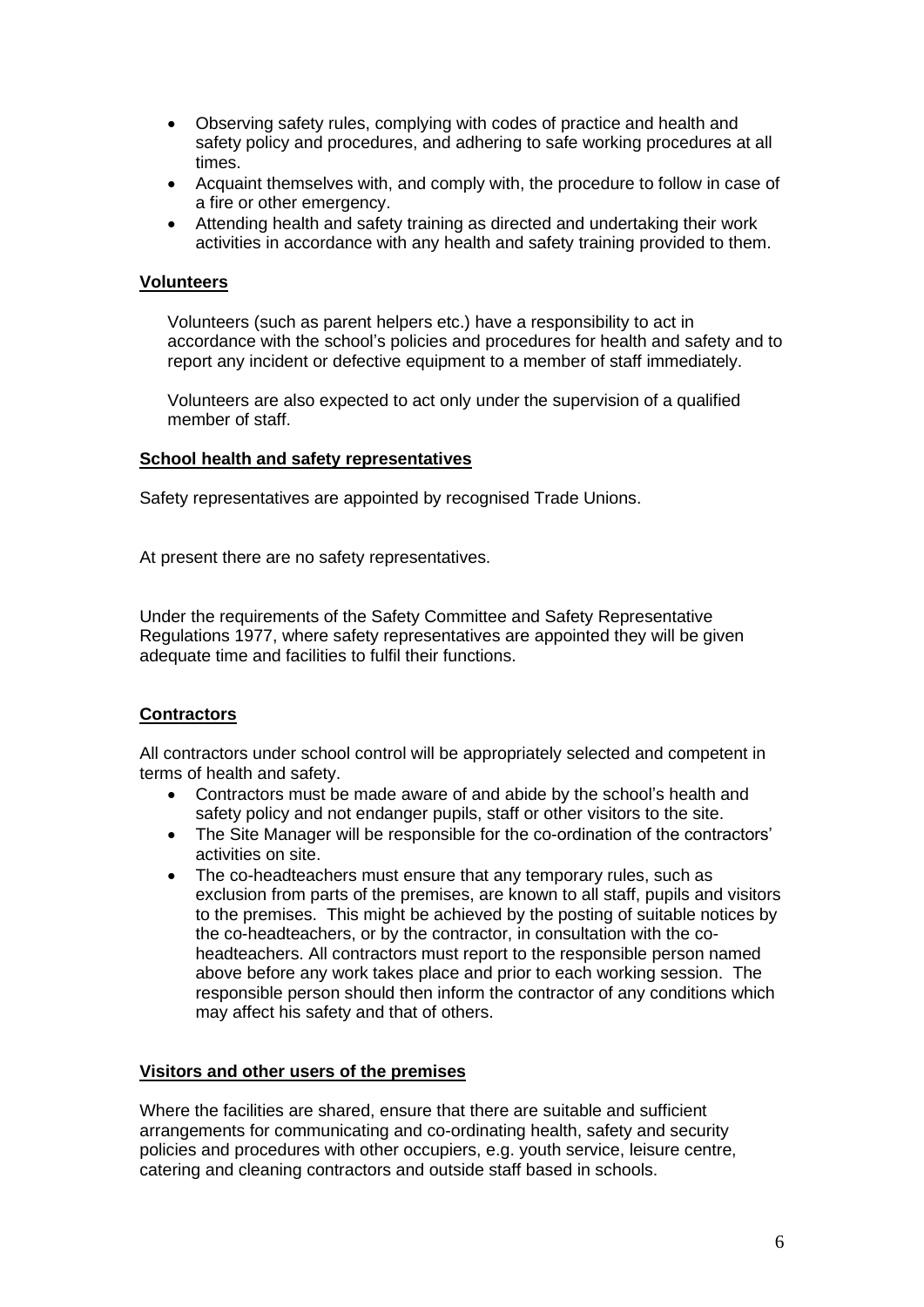- All visitors to the school must comply with the school and DC health and safety policy and procedures.
- Headteachers must ensure that a suitable system is implemented whereby visitors are required to record their visit to the school (visitor's book) and the time they leave. This should include all visitors to the school including Governors, Property Surveyor, Contractor's etc.
- Where applicable visitors will be required to wear a 'visitors' identification badge which will be supplied by the school.
- Where reasonably practicable, visitors will be accompanied at all times by a responsible employee.
- Should a fire / emergency occur or the fire alarm is activated whilst visitors are on the schools premises, the person who is accompanying the visitor will take him / her to the fire assembly point.
- Should an incident / accident occur involving a visitor it must be reported using DC accident reporting policy and procedure and form and sent to the County Health and Safety Team. An investigation must be undertaken as soon as possible by the relevant responsible person.
- If the incident is of a serious nature or fatal the headteacher should contact the County Health and Safety Team immediately on 01305 225019.
- Persons hosting visitors including meeting arrangers must ensure:
	- 1. Visitors are alerted to the establishment fire procedures.
	- 2. Visitors adhere to the 'no smoking' policy.
	- 3. Visitors park their vehicles in such a way so as not to obstruct fire escape routes, roads, access or other vehicles.
	- 4. Visitors record time of arrival and departure in the visitor's book.
	- 5. Where applicable visitors are provide with and wear identification badges.
	- 6. Visitors are accompanied or authorised to enter the premises.
	- 7. Visitors remain within authorised areas and do not enter any restricted area unless permission is granted and the person is accompanied.
	- 8. Visitors do not take anything with them from the premises, or bring anything onto the premises that may create a hazard or risk unless authorised.
	- 9. Visitors report all accidents, incidents and near misses to the host.
	- 10. Visitors wear protective clothing that is supplied when necessary.

#### **Lettings**

The headteacher will ensure that the hirer of the premises, for any event, is aware of his / her obligations under health and safety legislation and the school and DC health and safety policies where appropriate. See Lettings Policy.

# **Pupils**

Pupils will be reminded that they are expected to:

- Exercise personal responsibility for the health and safety of themselves and others.
- Observe standards of dress consistent with safety and / or hygiene, as detailed within the appropriate curriculum safety guidelines.
- Observe all the health and safety rules of the school and, in particular, the instructions of staff given in an emergency.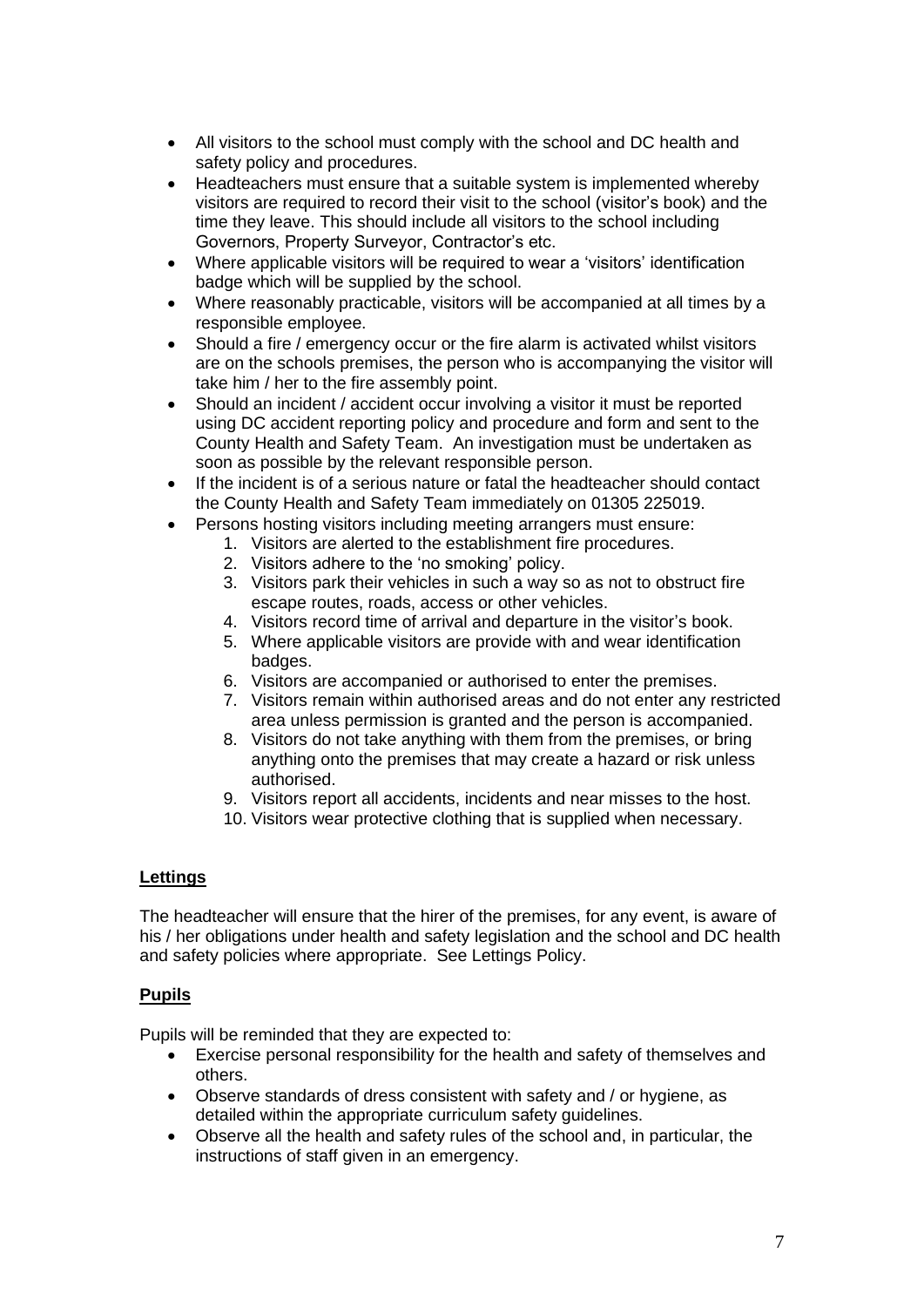• Use and not wilfully misuse, neglect or interfere with things provided for their health and safety.

All pupils and parents will be made aware of this section of the policy through {school to specify for example prospectus}.

# **Arrangements**

#### **Monitoring and Inspection**

The school buys in to the Service Level Agreement for Health, Safety and Wellbeing. As part of this service the County Health and Safety Team conduct an audit or review of the school's health and safety systems. A copy of the latest audit is available online last date

## **First aid**

The school has assessed the need for first aid provision and ensures that the guidelines given within the latest DC First Aid Code of Practice are complied with.

An up to date list of all first aiders is displayed in reception and on the medical room door.

First aid kits are located at strategic points in the school reception, Kitchen areas, Mini buses and all class bases and portable kits are available for lunchtimes, PE lessons and school trips and visits. The contents of the kits will be checked on a Termly basis and the kit will be labelled with the date of checking and signature of the person who has checked the kit.

For further information please see the school's First Aid Policy.

#### **Accident recording**

The school will record all accidents in accordance with DC Accident reporting policy and procedure.

Any accidents reportable to the HSE under the Reporting of Injuries, Diseases and Dangerous Occurrences Regulations 2013 (RIDDOR) will be completed by the DC Health and Safety Team on the school's behalf.

#### **Administration of medicines**

The school follows DfES guidance on the dispensing of medicines within school.

For further details please see the school's administration of medicines policy.

#### **Off site visits**

The school follows DC Children's Services Off Site Events and Adventurous Activities Policy.

Further information can be found within this policy.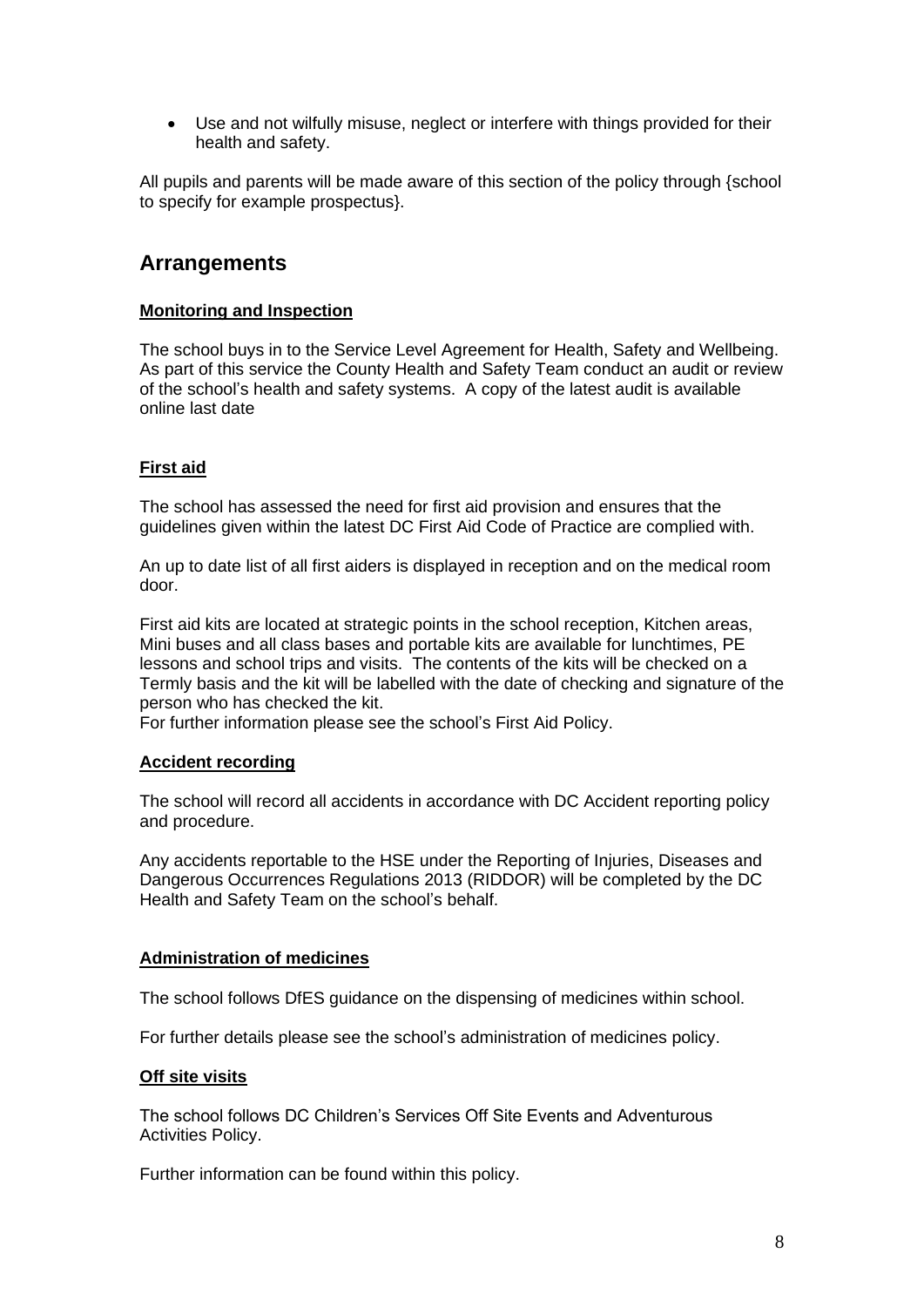# **Fire**

The school will ensure that a fire evacuation drill is completed at least once per term and record the date in the fire log.

The fire log will be kept up to date with entries for weekly fire alarm checks and fire door checks, monthly emergency lighting checks and fire extinguisher checks and any contractor visits or false alarms.

Arrangements are in place for evacuating disabled people (a personal emergency evacuation plan PEEP).

The co-headteachers/governing body will ensure a fire risk assessment is completed and updated at least annually or more frequently if there is a significant change to the building.

All staff are responsible for ensuring that pupils and visitors evacuate in an orderly and timely fashion in the event of the alarm sounding.

All staff are responsible for ensuring evacuation routes and doors are kept clear at all times.

For further details please see the school's policy for fire.

#### **Electricity**

The school will undertake to inspect and test all portable appliances by a competent person on an at least two yearly basis with a written annual visual check in between the years of PAT test.

The competent person will produce an inventory of test which will be kept by Nigel Launder (Site Manager)

All staff will visually inspect electrical equipment before use for obvious defects.

Defective equipment will not be used, will be labelled and reported as defective for replacement/repair.

The school will ensure that the fixed wiring inspections are completed on a 5 yearly basis by a competent contractor.

If personal items of electrical equipment are required to be used in school then permission must be sought from the Site Manager and the equipment must have a current portable appliance test completed on it.

Gas powered boilers, hobs and cookers are inspected and maintained through the SLA with DC. Visual inspection of gas appliances is responsibility of the site manager who will carry out visual inspection on a termly basis and before main boilers are switched on.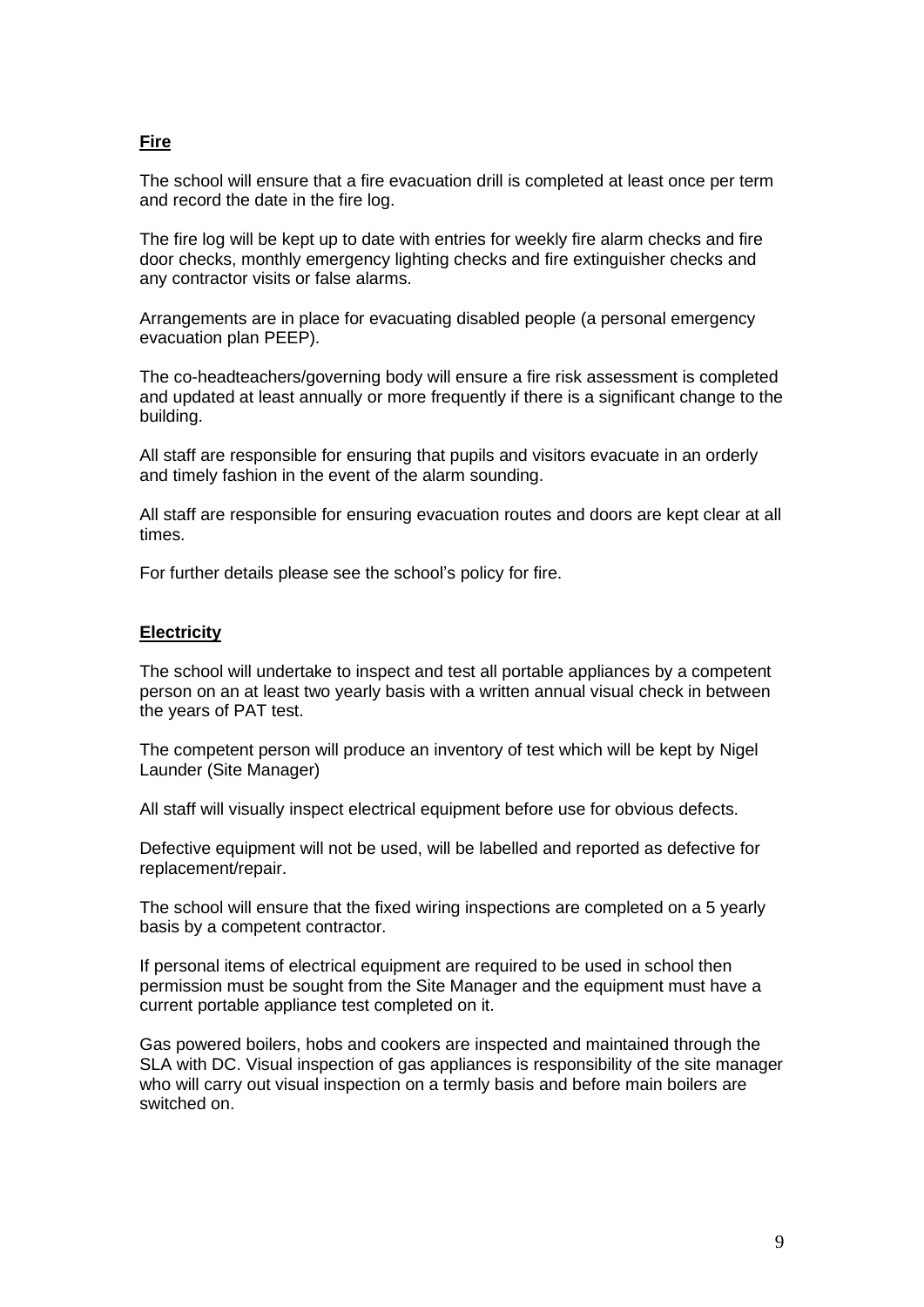#### **Work equipment**

All work equipment will be purchased from a reputable supplier.

Before purchase the following considerations must be given:

- The installation requirements
- The suitability for purpose
- The positioning and or storage of the equipment
- Maintenance requirements (contracts and repairs)
- Training and use of the equipment.

Staff must not use new items of work equipment unless appropriate training has been given. A risk assessment must be completed for the work equipment and staff using the equipment must have assess to and comply with the risk assessment.

All plant and equipment that require statutory inspection, testing and maintenance for example, steam boilers, pressure cookers, lifting equipment, local exhaust ventilation will be completed by a DC approved contractor (if the school does not use an approved contractor they must ensure a competent contractor is used).

Any personal protective equipment (PPE) required for the use of the work equipment will be supplied free of charge by the school. All employees will be expected to wear the PPE when operating the equipment.

#### **Access equipment (kick-stools, ladders, tower scaffolds and mewps etc)**

All access equipment must be purchased form a reputable supplier.

Before purchase the following considerations must be given:

- The installation requirements
- The suitability for purpose
- The positioning and or storage of the equipment
- Training and use of the equipment.

Staff must not use access equipment unless appropriate training has been given. A risk assessment must be completed for the access equipment or task and staff using the equipment must have assess to and comply with the risk assessment.

The access equipment should be visually checked before each use. An inventory is required for all access equipment with a formal written 6 monthly check (tower scaffolds and mewps will require specialist and more frequent checks).

#### **Control of hazardous substances**

All substances that may be considered hazardous to health have been assessed (except in science – these are covered by CLEAPSS hazcards).

A copy of the health and safety data sheet and COSHH assessment will be available in the location of where the chemicals are used / stored.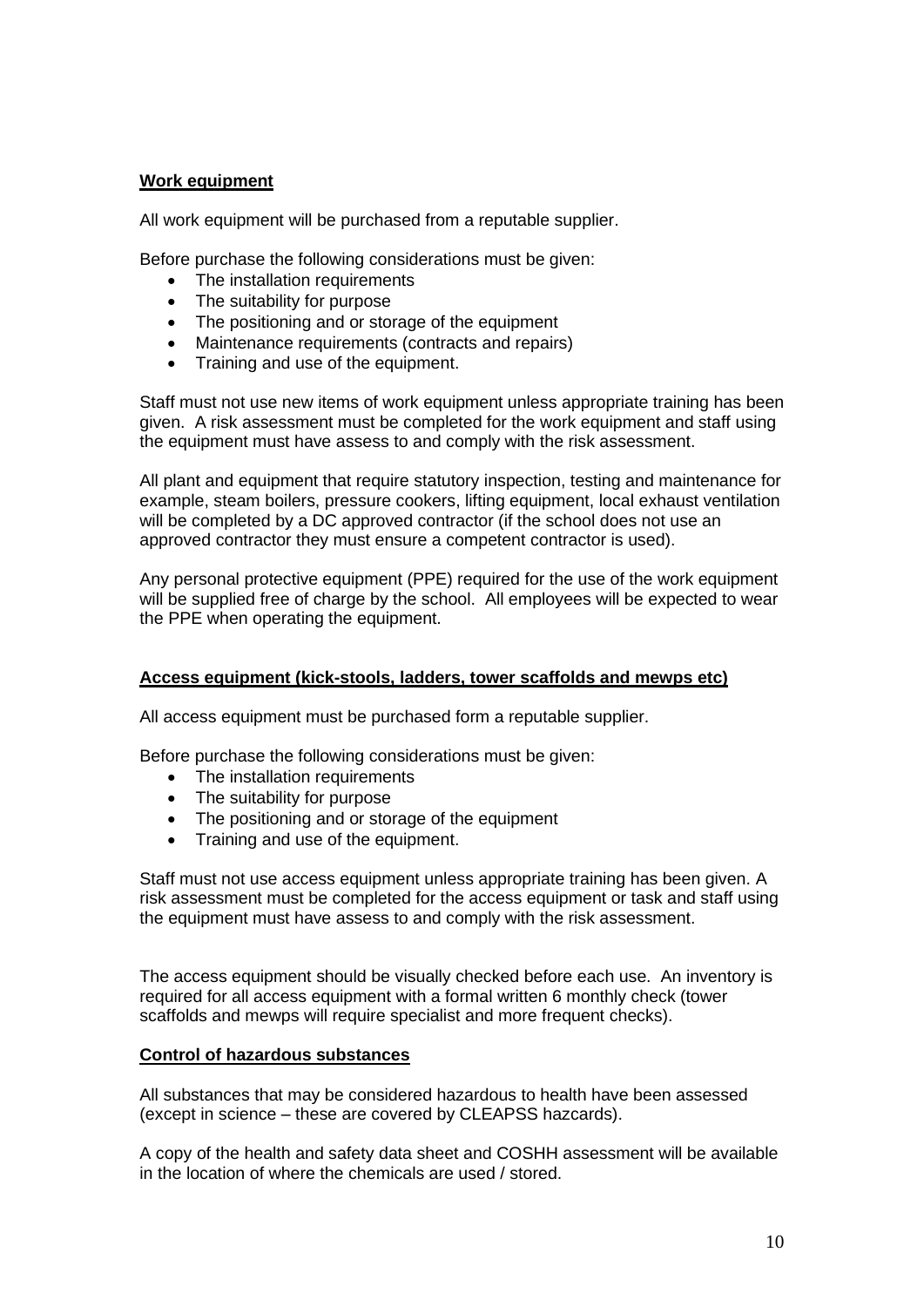Any person using these chemicals must ensure they have seen and follow the information given on the COSHH assessment (including the wearing of any identified PPE).

Staff must not bring any hazardous chemical onto the school site unless prior permission has been sought and a COSHH assessment has been completed.

#### **Asbestos**

The school has an asbestos register (even if there is no asbestos on site there is still a register to state this) which is located in the school reception.

All contractors must be shown the register before work commences.

Any damaged or suspected damage to asbestos should be reported to the headteacher who will contact the schools Property Surveyor immediately.

#### **Legionella**

The school has a legionella survey which is located in the Site Managers' Office. The Site Manager is responsible for ensuring that any monthly temperature checks are completed and the weekly flushing records are completed. Further information of legionella can be obtained from Dorset Property on 01305 221908.

#### **Transport on site**

The school minibuses are checked each week by the Site Manager. Any staff member taking the minibuses out completes a visual check. All staff have completed a test with a DC approved examiner.

The school minibuses have six weekly inspections at Dorset Ferndown Depot. A one-way system is in place in the school park to ensure a safe flow of traffic. Peaks times, such as drop off and pick up, are supervised by school staff.

#### **Violence**

The school follows DC policy and guidance for violence at work. For further information please refer to the DC Violence at Work Policy (schools).

All incidents of verbal and physical abuse will be recorded on the accident / incident report form and sent to the DCHealth and Safety Team.

#### **Manual Handling**

The school complies with the DC Manual Handling Policy and Procedure and completes risk assessments on any significant manual handling tasks. Employees who complete manual handling tasks will have suitable and sufficient training. For further information please refer to the DC Manual Handling Policy.

#### **Lone working**

The school complies with the DC Lone Working Policy and completes risk assessments for any lone working scenario. For further information please refer to the DC Lone Working Policy.